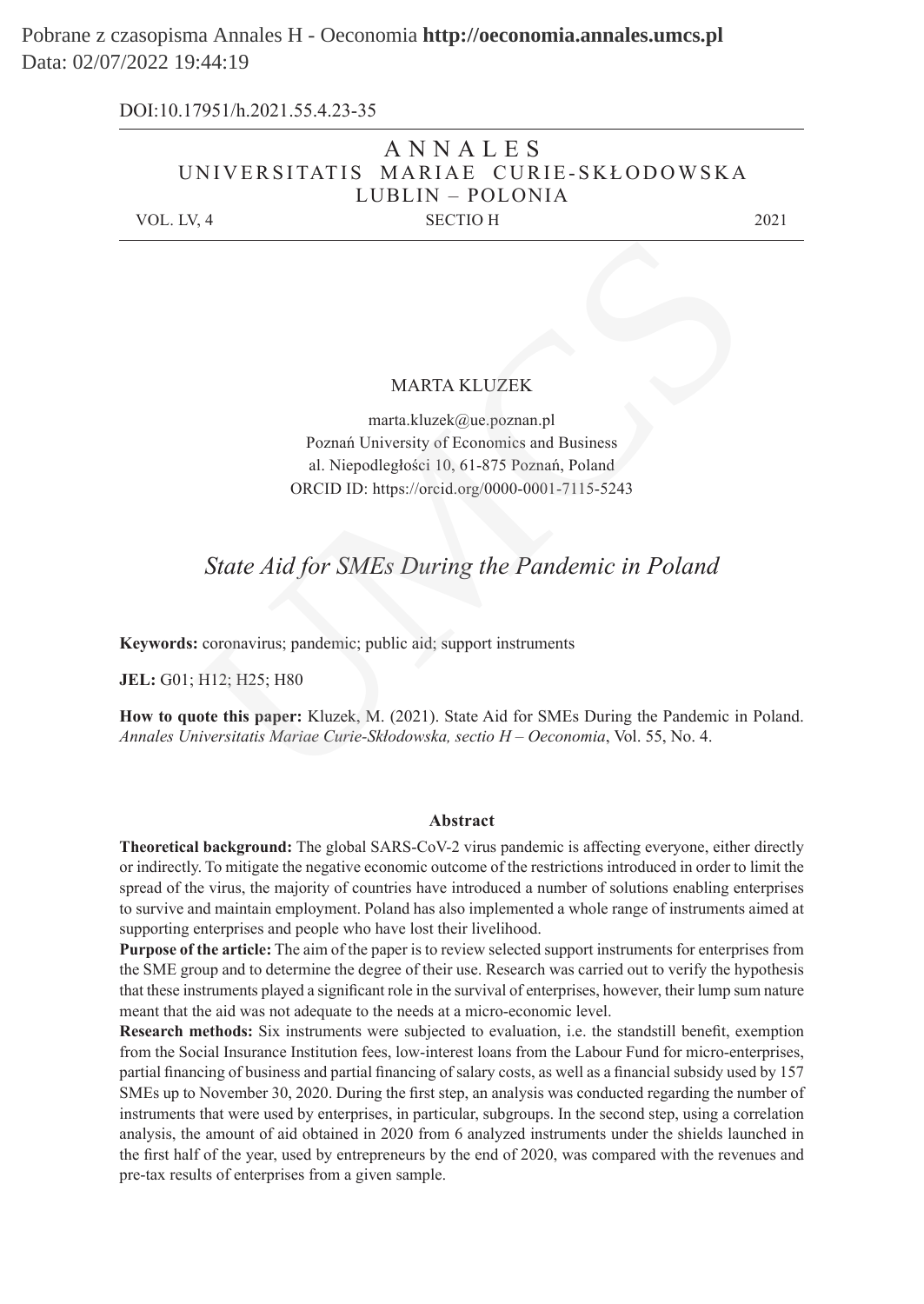**Main findings:** State aid was necessary to maintain jobs and satisfactory financial conditions of companies. However, the aid introduced in the first months of the pandemic did not match the real needs of enterprises. The conditions of availability regarding individual instruments made it possible to use them by entities that did not, in reality, require state aid. Nonetheless, from the fall of 2020 (during subsequent waves of the pandemic), the aid was targeted at specific industries, and its use required more stringent conditions to be met.

## **Introduction**

The global SARS-CoV-2 virus epidemic is affecting everyone (people, companies, economies), either directly or indirectly. To mitigate the negative economic outcome of the restrictions introduced in order to limit the spread of the virus, the majority of countries have introduced a number of solutions enabling enterprises to survive and maintain employment. Poland has also implemented a whole range of instruments aimed at supporting enterprises and people who have lost their livelihood. As for the first wave of the coronavirus pandemic and the economic shutdown in the first half of 2020, these instruments were introduced in the form of 4 anti-crisis shields and 1 financial shield. Some of the instruments introduced in the first shield were subsequently developed or improved. However, from the extensive set of instruments presented in this article, only those of particular significance for micro- and small businesses were selected. aid was targeted at specific industries, and its use required more stringent conditions to<br> **(a)** global SARS-CoV-2 virus epidemic is affecting everyone (people, c<br>
nomies), either directly or indirectly. To mitigate the n

The aim of the paper is to review selected support instruments for enterprises from the SME group and to determine the degree of their use. Research was carried out to verify the hypothesis that these instruments played a significant role in the survival of enterprises, however, their lump sum nature meant that the aid was not adequate to needs at a micro-economic level. In total, 6 instruments were subjected to evaluation, i.e. the standstill benefit, exemption from the Social Insurance Institution (*Zakład Ubezpieczeń Społecznych*, ZUS) fees, low-interest loans from the Labour Fund for micro-enterprises, partial financing of business and salary costs, as well as a financial subsidy used by 157 SMEs up to November 30, 2020.

The paper is organised as follows: Section 1 – an overview is provided concerning regulations of selected instruments for SMEs; Section 2 – the implemented research methods are presented; Section 3 is dedicated to the results; the final section – conclusions are given, as well as indications of the limitations and areas for future research.

## **Regulations regarding allocation of selected instruments for SMEs**

Most countries around the world have implemented a number of solutions to limit the negative outcomes of the pandemic for enterprises and their economies. The range of these solutions was very broad and varied according to state, industry or company size, and over time, they have additionally undergone change. However, this aid can be divided into several basic groups: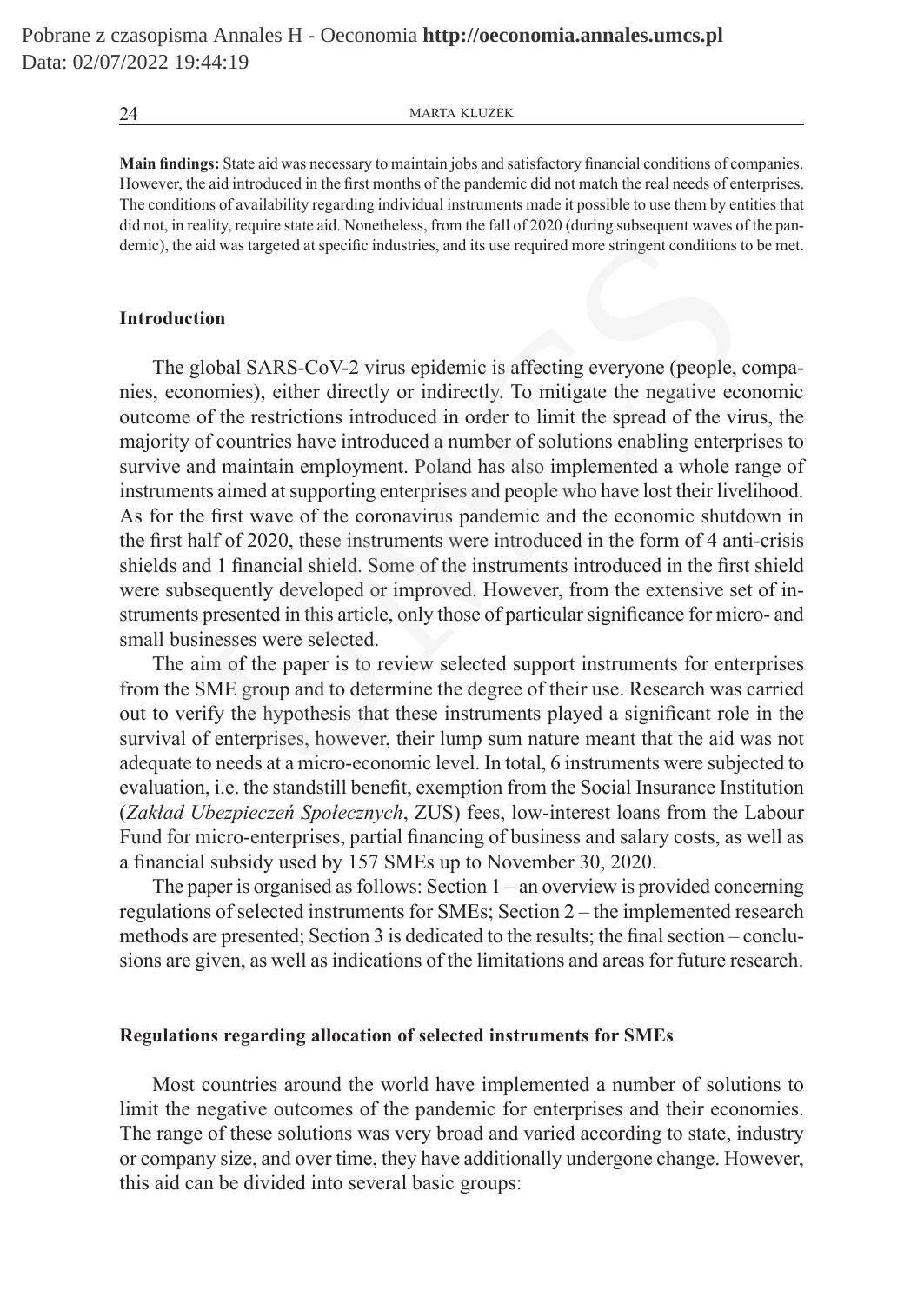– non-refundable transfers of funds paid to enterprises, e.g. grants, subsidies, co-financing of part of the costs which will not have to be repaid if certain conditions are met,

– guarantees to enable commercial borrowing or loans, or to subsidize costs of external financing,

– state transfers that will have to be paid back but on preferential terms, e.g. credits or loans,

– instruments of a fiscal nature, e.g. exemption from paying public levies, accelerated tax refunds, retrospective tax loss recognition, excluding received aid from income, other tax allowances,

– deferral of deadlines to meet obligations under applicable law (European Commission, n.d.; KPMG, 2020).

A broad range of solutions was also introduced in Poland, but 6 were selected to be analysed for the purpose of this study. The chosen solutions were universal and played a significant financial role in SMEs.

The standstill benefit for business owners, as a rule, amounted to PLN 2,080 (80% of the minimum wage), although persons running a business, keeping accounting in the form of a tax card, who are exempt from VAT, received a benefit of PLN 1,300. The condition for obtaining the benefit was a decrease in income during the month preceding that of submitting the application by at least 15% compared to the previous one, as well as starting up the business before April 1, 2020. The benefit was also available to those who suspended their business activities following January 31, 2020 (ZUS, 2020). Originally, the benefit was to be granted only once and only to persons who had no other title to insurance, while these restrictions were removed in subsequent shields. Ultimately, one could apply for the benefit up to 3 times, no later than 3 months from the month in which the epidemic state had been lifted, while in the application for the second and third benefits, the entrepreneur had to declare that his/her financial situation, indicated in the application for the standstill benefit, had not improved – the formulation of which is somewhat controversial. arantees to enable commercial borrowing or loans, or to subsidize c<br>financing,<br>the transfers that will have to be paid back but on preferential tern<br>rloans,<br>rloans,<br>rloans,<br>retrands, retrospective tax loss recognition, exc

Exemption from the obligation to pay fees for the months of March–May 2020 could be obtained in the amount of 100%, if the number of people reported for social insurance on the indicated day did not exceed 9 people or 50% of their total amount, if the number of people was between 10 and 49. An entrepreneur was not entitled to exemption from fees paid only for himself/herself if at that time, s/he was using the start-up allowance or in the first month, for which s/he submitted the application, s/he had an income exceeding PLN 15,681. For April and May, a second income requirement was also introduced, i.e. it could not exceed PLN 7,000. In subsequent versions of the shields, additional conditions for taking advantage of this exemption slightly changed (ZUS, 2020).

Due to the fact that the exemption from contributions was *de minimis* aid, the exemption from fees could not be used by entities finding themselves in a difficult situation as of December 2019, due to European Union regulations. ZUS assumed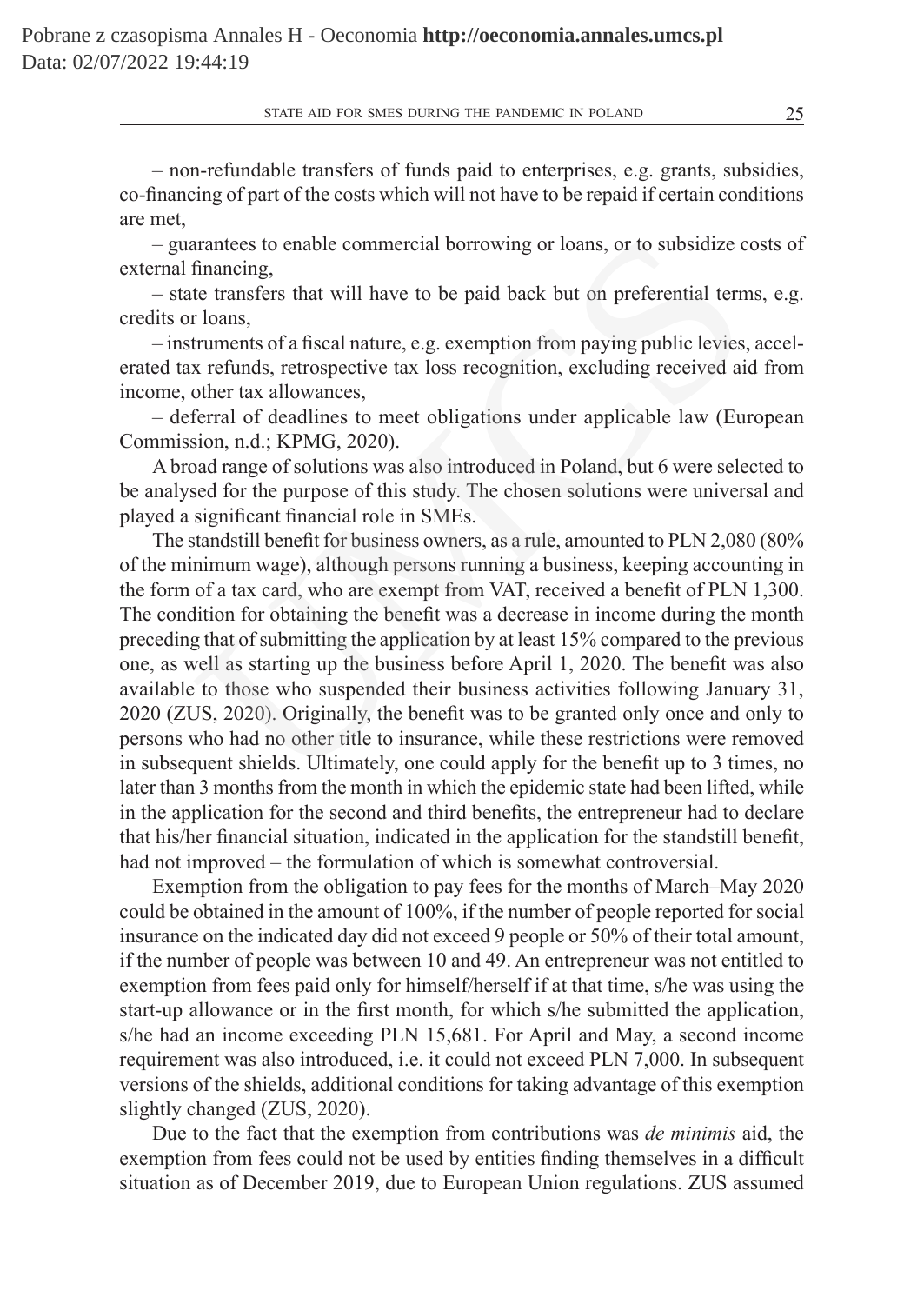that the entrepreneur was in a difficult situation if, as of December 31, 2019, s/he was in arrears with the payment of contributions due for a period longer than 12 months (Ustawa z dnia 2 marca 2020…, Art. 31zo).

A low-interest loan from the Labour Fund for micro-entrepreneurs could be used by micro-entrepreneurs referred to in Art. 7, Sec. 1, Pt. 1 of the Act of March 6, 2018, Law for Entrepreneurs (Ustawa z dnia 6 marca 2018…), conducting business activity before April 1, 2020, in order to cover the current costs of running this activity. The loan was a 1-time benefit in the maximum amount of PLN 5,000. The loan with interest will be subject to redemption, provided that the entrepreneur run the business for a period of 3 months from the date of granting the loan (PUP, 2020a). The remittance of the loan did not constitute income within the meaning of income tax regulations (Szymankiewicz & Tomala, 2020).

The condition for obtaining funding of partial costs connected with running a business for self-employed entrepreneurs was to demonstrate a decrease in economic turnover, understood as a decrease in sales of goods or services in terms of quantity or value during any given 2 consecutive calendar months, compared to the corresponding 2 months in the previous year. The selected months should fall after 31 December 2019 and end, at the latest, on the day preceding submission of the application. The monthly aid ranged from 50% to 90% of the minimum wage, depending on the decrease in turnover. The entrepreneur was obliged to run a business for the period during which the aid was granted (maximum of 3 months). In the event of not conducting business activity for the period specified in the contract, the entrepreneur is obliged to return the funds without interest in proportion to the period of business inactivity (PUP, 2020b). If the costs financed from the received funds are included in the company's tax costs, the received co-financing constitutes income in terms of income tax (Szymankiewicz & Tomala, 2020). w-interest loan from the Labour Fund for micro-entrepreneurs comicro-entrepreneurs referred to in Art. 7, Sec. 1, Pt. 1 of the Act of Law for Entrepreneurs (Ustawa z dnia 6 marca 2018...), conducting the Act of Law for Ent

The condition for obtaining funding partial costs of employees' salaries for SMEs was to demonstrate a decrease in economic turnover, understood as a decrease in the sale of goods or services, in terms of quantity or value, during any given 2 consecutive calendar months, compared to the corresponding 2 months in the previous year. Co-financing was 50% to 90% of the minimum wage, depending on the decrease in turnover. The entrepreneur is obliged to keep on employees covered by the employment contract for the period of co-financing and then to submit documentation to the District Labor Office (*Powiatowy Urząd Pracy*, PUP), confirming the proper use of the received funds and documents corroborating the employment of persons for whom s/he had received financial aid (PUP, 2020c). If the costs of remuneration and contributions are included in the company's tax costs, then the received co-financing constitutes income on the basis of income tax.

Financial support 1.0 from the Polish Development Fund (*Polski Fundusz Rozwoju*, PFR) for SMEs was launched at the end of April 2020 and completed on July 31, 2020. In order to obtain funds from it, a business owner had to have at least 1 person employed under an employment contract as of December 31, 2019. The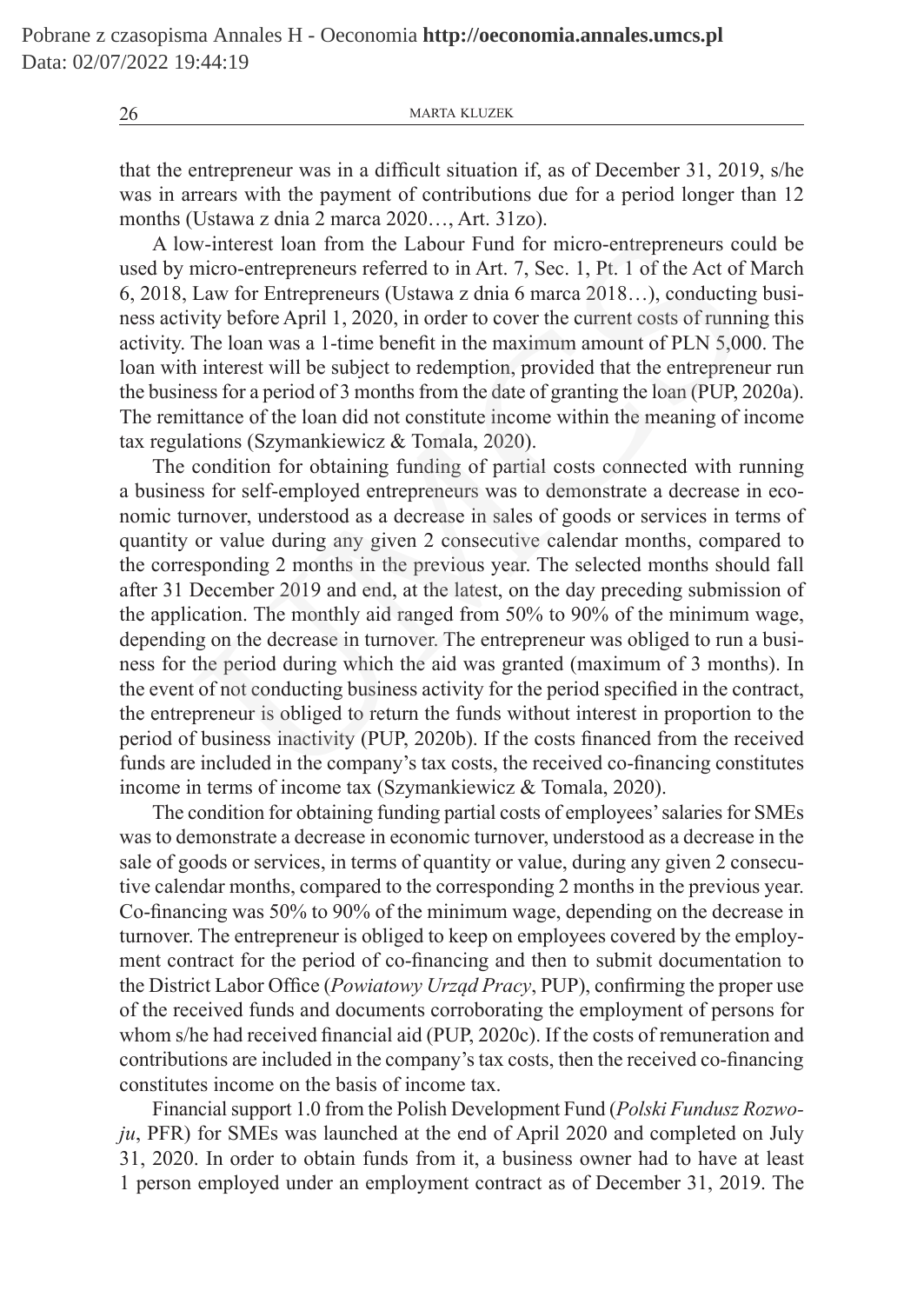calculation of the number of employees, for whom the subsidy was granted, included all staff, regardless of employment form, who were reported for social security as of December 31, 2019 (or on the last day of the corresponding month of the previous year in which the application was submitted) and at the end of the month preceding submission of the application.

In the case of micro-enterprises, the value of the subsidy depended on the amount of revenue decrease in a given month, compared to the preceding month or the corresponding month of the previous year, the number of people employed, and ranged from PLN 12,000 to PLN 36,000 per person. For small and medium-sized businesses, the method for determining the subsidy value depended on the amount of revenue obtained in 2019. This was the product of the revenue and appropriate interest rate (from 4% to 8%) assigned to the range of revenue decrease (PFR, 2020).

A different method of determining subsidies for micro-enterprises and larger enterprises could unfortunately generate large disproportions – in comparison, an enterprise with 9 employees and a decrease in turnover of at least 75% could obtain a maximum of PLN 324,000, while an enterprise employing 10 people, whose revenue in 2019 was, e.g. PLN 1,000,000, could only count on PLN 80,000. On the other hand, these conditions for granting subsidies benefited small and medium-sized commercial enterprises with high turnover. hich the application was submitted) and at the end of the month pre<br>on of the application.<br>consect of micro-enterprises, the value of the subsidy depended on the a<br>cease of micro-enterprises, the value of the subsidy depen

## **Research methods**

Enterprises operating mainly in Poznań or its district were analyzed. The research group included entities diversified in terms of their form of conducting business activity, the number of people employed and operating in various industries, although those registered in CEIDG, not employing staff, predominated. The entities were divided into subgroups, in which the support obtained by them was analyzed. This is presented in Table 1. The division of the enterprises into such groups was dictated by the availability of individual aid instruments for enterprises with specific characteristics that were under analysis. The most difficult task was to classify civil partnerships into a given group due to the fact that they were treated differently for the purposes of individual instruments.<sup>1</sup>

<sup>&</sup>lt;sup>1</sup> The number of civil partnerships in the whole studied group was small and further divided according to staff employment into the first and second groups presented in Table 1.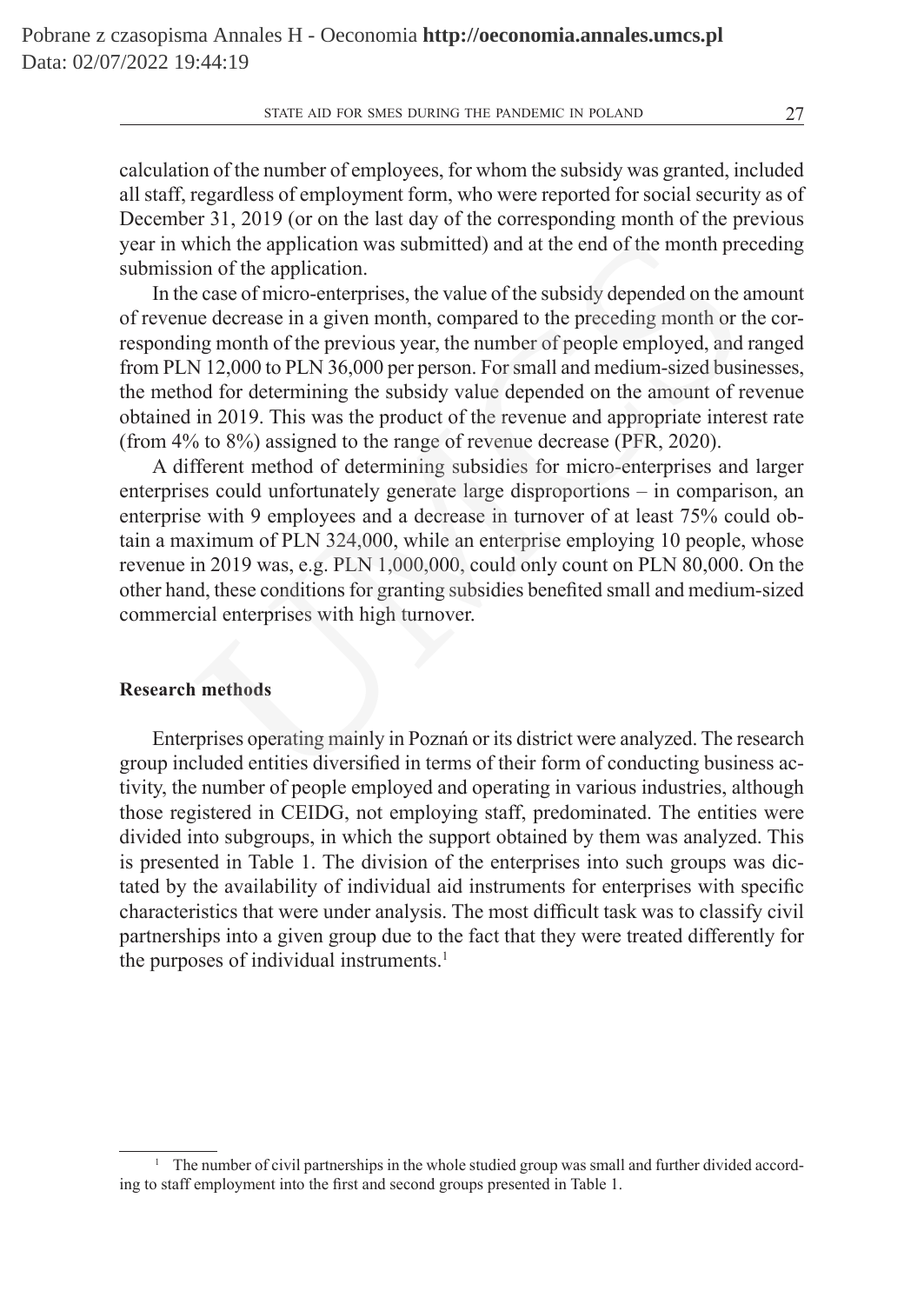**Table 1.** Number of businesses divided into groups enabling usage of the same package of aid instruments

| Type of business                                                                                        | Number of businesses |
|---------------------------------------------------------------------------------------------------------|----------------------|
| Businesses registered in CEIDG, not employing staff (including civil partnerships<br>without employees) | 88                   |
| Businesses registered in CEIDG employing staff in various forms (including civil<br>partnerships)       | 26                   |
| Commercial partnerships without employees                                                               | 21                   |
| Commercial partnerships employing up to 9 employees                                                     | 14                   |
| Small companies, regardless of form of running business, employing from 10 to 49<br>employees           | 6                    |
| Medium-sized businesses employing at least 50 employees                                                 | ∍                    |
| Total                                                                                                   | 157                  |

CEIDG – *Centralna Ewidencja i Informacja o Działalności Gospodarczej* [Central Register and Information on Economic Activity].

Source: Author's own study.

During the first step, an analysis of the number of instruments that were used by enterprises in particular subgroups was conducted (most of the instruments are published in the SUDOP database, n.d.). In the second step, applying the correlation, the amount of aid obtained in 2020 from 6 analyzed instruments under the shields launched in the first half of the year, used by entrepreneurs by the end of 2020, was compared with the revenues and pre-tax results of enterprises from a given sample. These data on revenues and profits are unique because most of the companies surveyed are not required to publish their financial data. This will make it possible to verify the hypothesis that the level of aid is not adjusted to the financial situation of enterprises in the first months of the pandemic. The process contract in CEIDG employing staff in various forms (including civil<br>
126<br>
128<br>
12 Instructships without employees<br>
21<br>
14 Instructships employing up to 9 employees<br>
14<br>
22 Instructships employing at least 50 em

## **Results**

As the first 2 groups are the most numerous, they were further divided according to their main type of activity. For these enterprises, 4 of the analyzed instruments were available: standstill and exemption from fees, which was carried out by ZUS, and a loan for micro-enterprises, subsidizing some of the costs of running a business, which were carried out by the District Labor Office in Poznań.

| $PKD$ group – predominant type of business activity | Number<br>of entities | Standstill | Exemption<br>from ZUS fees | Loan   Funding |
|-----------------------------------------------------|-----------------------|------------|----------------------------|----------------|
| Construction                                        |                       |            |                            |                |
| Wholesale and retail trade; motor vehicle repair    |                       |            |                            |                |
| Transport and storage                               |                       |            |                            |                |
| Information and communication                       |                       |            |                            |                |
| Finances and insurance                              |                       |            |                            |                |
| Real-estate                                         |                       |            |                            |                |

**Table 2.** Using selected aid instruments by businesses registered in CEIDG, not employing staff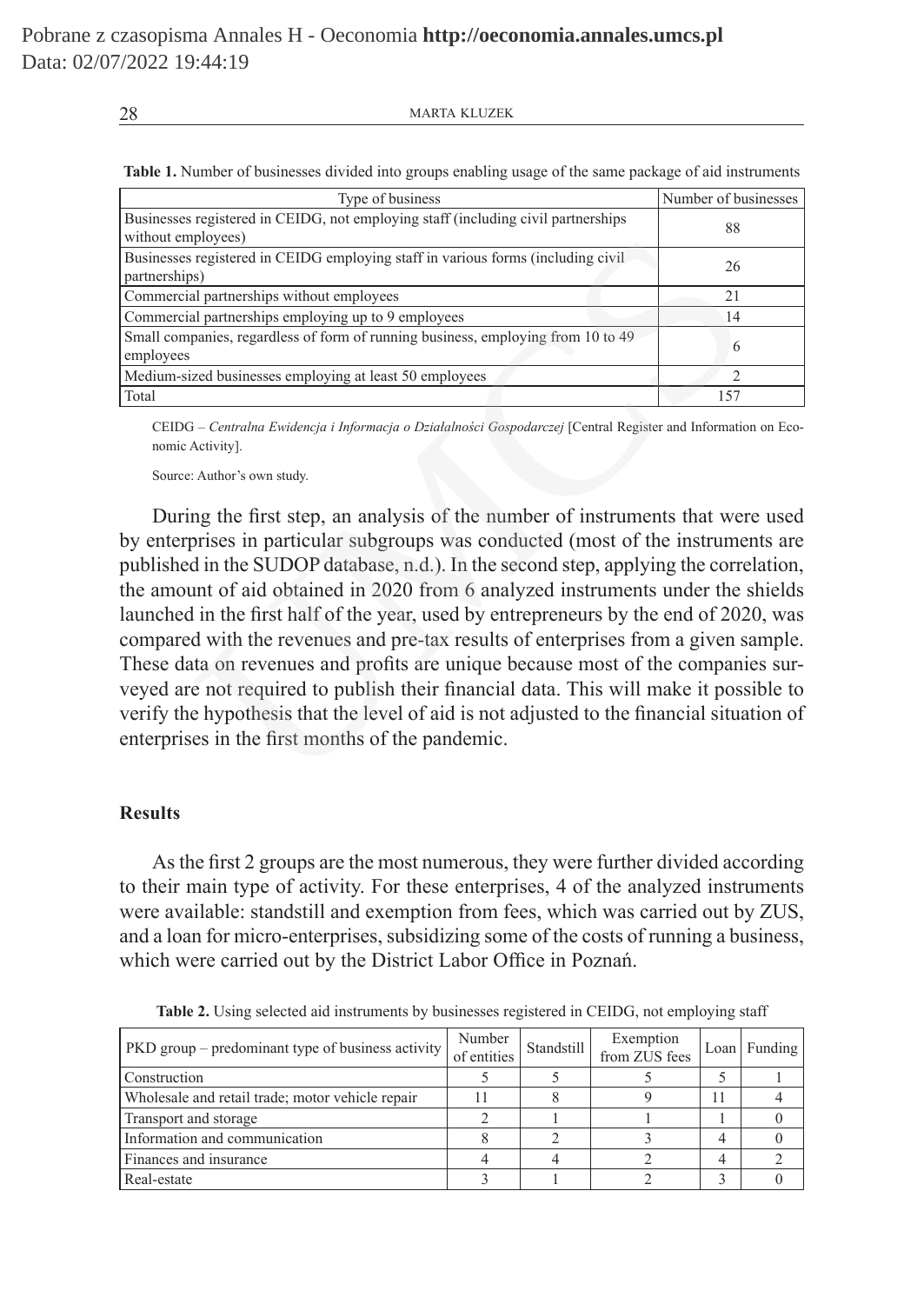| <b>PKD</b> group – predominant type of business activity | Number<br>of entities | Standstill | Exemption<br>from ZUS fees |    | $Loan$ Funding |
|----------------------------------------------------------|-----------------------|------------|----------------------------|----|----------------|
| Professional, scientific and technical                   | 20                    |            | 14                         | 18 |                |
| Education                                                |                       |            |                            | 8  |                |
| Healthcare                                               |                       | 10         | 12                         | 14 | 10             |
| <b>Others</b>                                            | 10                    |            |                            | 8  |                |
| Total                                                    | 88                    | 53         |                            | 76 | 35             |

PKD – *Polska Klasyfikacja Działalności* [Polish Classification of Activities].

Source: Author's own study.

In this group, the most popular were loans for microenterprises, applied for by over 86% of companies. This support was not requested mainly by IT specialists or doctors, who were least afflicted by the effects of the pandemic. The exemption from contributions was limited by the amount of revenue, hence, entrepreneurs with higher income or benefiting from the start-up tax relief could not use this solution. Thus, only 74% of the analyzed group of enterprises applied for the exemption. The exemption was not used mainly by 3 business types: information and communication, where software activities are located, as well as professional, scientific, technical and healthcare activities. Among 65 enterprises, there were individual entities that benefited from the exemption for 1 or 2 months, but most of them acquired the right to exemption already in the first month. Therefore, they took advantage of the exemption from contributions for 3 months, regardless of the amount of income generated in April or May. Slightly fewer people used the standstill benefit (60% of entrepreneurs). In this case, the application had to be submitted separately for each month, but the majority of entrepreneurs used this benefit 3 times, although it was more spread out over time. In this case, however, it was necessary to demonstrate a decrease in revenue by at least 15%. The conditions for obtaining financial aid regarding part of the costs devoted to running a business have already been met by less than 40%; and here, it was possible to submit an application for 3 months, as a result, meeting the condition of a decrease in turnover only once. Only individual entities decided to submit more than 1 application for a single month, but only then did it make sense if the entrepreneur expected a greater decrease in revenue for the next 2 months. As can be seen from the distribution of this benefit, broken down into groups according to PKD, the majority of enterprises meeting these conditions, were in healthcare (here, predominantly dental and paramedical services) and education.  $\frac{17}{8}$   $\frac{10}{10}$   $\frac{12}{8}$   $\frac{14}{9}$   $\frac{10}{8}$   $\frac{17}{8}$   $\frac{10}{8}$   $\frac{12}{8}$   $\frac{14}{88}$   $\frac{10}{53}$   $\frac{18}{65}$   $\frac{76}{76}$   $\frac{188}{768}$   $\frac{1}{768}$   $\frac{1}{768}$   $\frac{1}{768}$   $\frac{1}{768}$   $\frac{1}{768}$   $\frac{1}{768}$ 

If we were to summarize the amount of benefits per enterprise, excluding exemption from social security contributions, the amount of which depends on the individual situation of the entrepreneur, the minimum size of payments per enterprise was PLN 5,000 (i.e. the value of a loan for a micro-enterprise), and the maximum amount was PLN 18,260. Out of the entire analyzed group of 88 businesses, 8 enterprises did not take advantage of any form of support (mainly IT specialists and doctors), who either did not experience any decrease in the conditions of their professional activities, or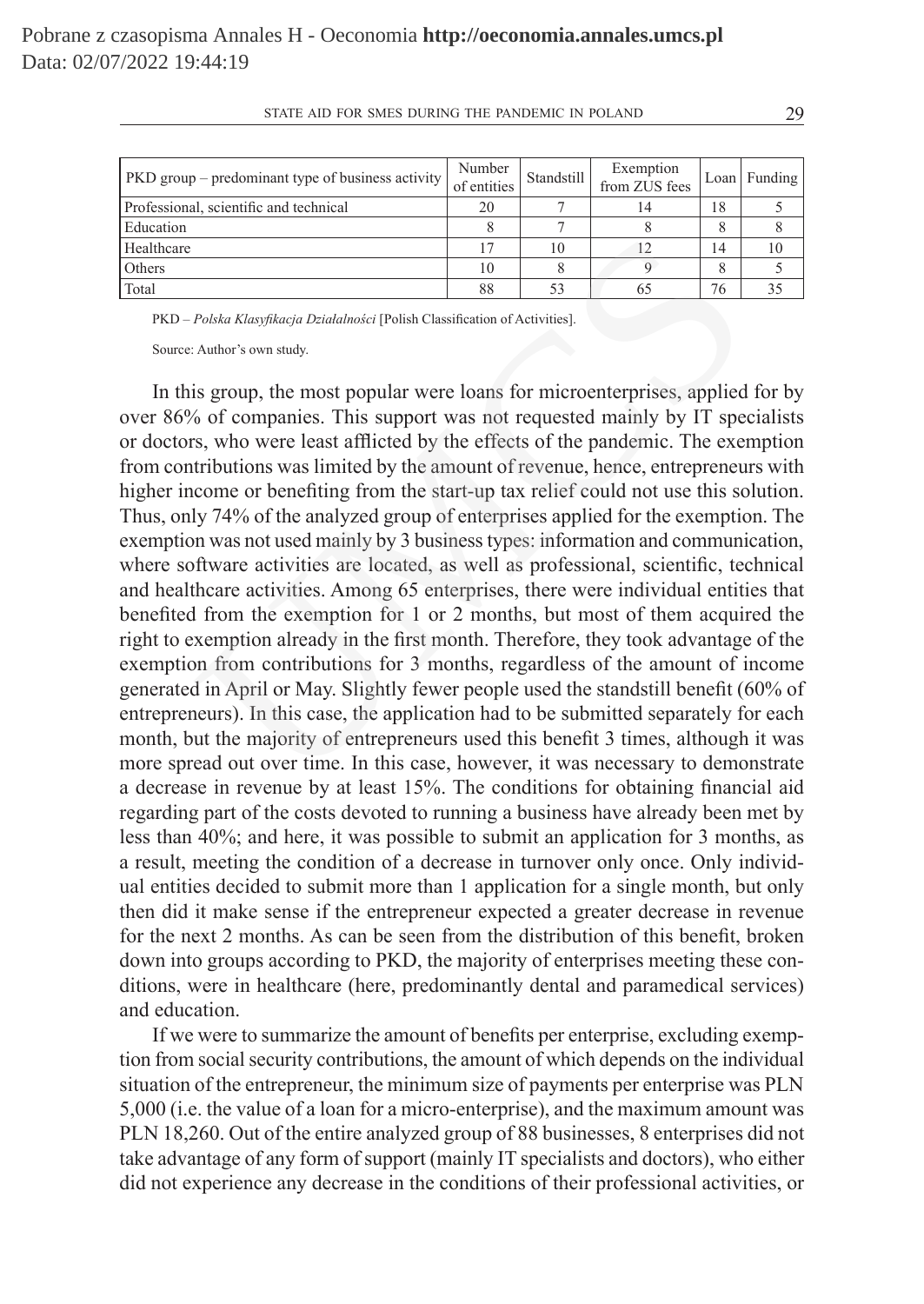their losses were only marginal, and the amount of aid that could be obtained was not significant for them.

For the next group of enterprises – registered in CEIDG, but employing up to 9 employees – the highest number of instruments were available: standstill and exemption from contributions, which was carried out by ZUS, and a loan for micro-enterprises, subsidizing part of the costs of remuneration, which were carried out by PUP in Poznań and financial subsidy operated by PFR.

This group is already smaller, but for industry comparison, the division into the type of economic activity conducted by these enterprises has been maintained (see Table 3). In this case, 100% of enterprises applied for exemption from ZUS – social security contributions, because there was no limit to the amount of income. The loan for microenterprises was also very popular. On the other hand, the remaining instruments that required a decrease in revenue, were quantitatively comparable for each of the analyzed groups. What is worth paying attention to is the fact that only those entities employing at least 1 person under a contract of employment, as of December 31, 2019, could apply for subsidy, while this condition was not required when co-financing part of the salary costs. Nonetheless, the subsidy resulted in large disproportions concerning the value of benefits. In the analyzed group of enterprises, its value ranged from PLN 24,000 (for 1 employee) to PLN 216,000 (in the case of 6 employees). Most of the same enterprises also used other (at least partially) instruments, which increased the value of the total aid. The 2 entities benefiting only from the contribution exemption were courier companies and software businesses that did not suffer too much from the pandemic. yees – the highest number of instruments were available: standst<br>on from contributions, which was carried out by ZUS, and a loan r<br>prises, subsidizing part of the costs of remuneration, which were<br>UP in Poznań and financia

| $PKD$ – predominant type of business activity       | Number<br>of entities | Stand-<br>still | Exemption<br>from ZUS fees | Loans | Funding | Subsidy |
|-----------------------------------------------------|-----------------------|-----------------|----------------------------|-------|---------|---------|
| Construction                                        |                       |                 |                            |       |         |         |
| Wholesale and retail trade; motor vehicle<br>repair |                       |                 |                            |       |         |         |
| Transport and storage                               | 2                     |                 |                            |       |         |         |
| Information and communication                       |                       |                 |                            |       |         |         |
| Finances and insurance                              | 6                     | ς               |                            | 6     |         |         |
| Education                                           |                       |                 |                            |       |         |         |
| Healthcare                                          |                       | ς               |                            | 4     |         |         |
| Others                                              | 6                     | 4               |                            | 6     |         |         |
| Total                                               | 26                    | 15              | 26                         | 23    | 15      |         |

**Table 3.** Using selected aiding instruments by businesses registered in CEIDG employing up to 9 employees

Source: Author's own study.

In the case of 21 commercial partnerships that did not employ staff, 14 of them applied for a loan in the amount of PLN 5,000, while 8 did not conduct economic activity in 2020 – these were, for example, limited liability companies, established only as general partners for limited partnership. Companies not applying for a loan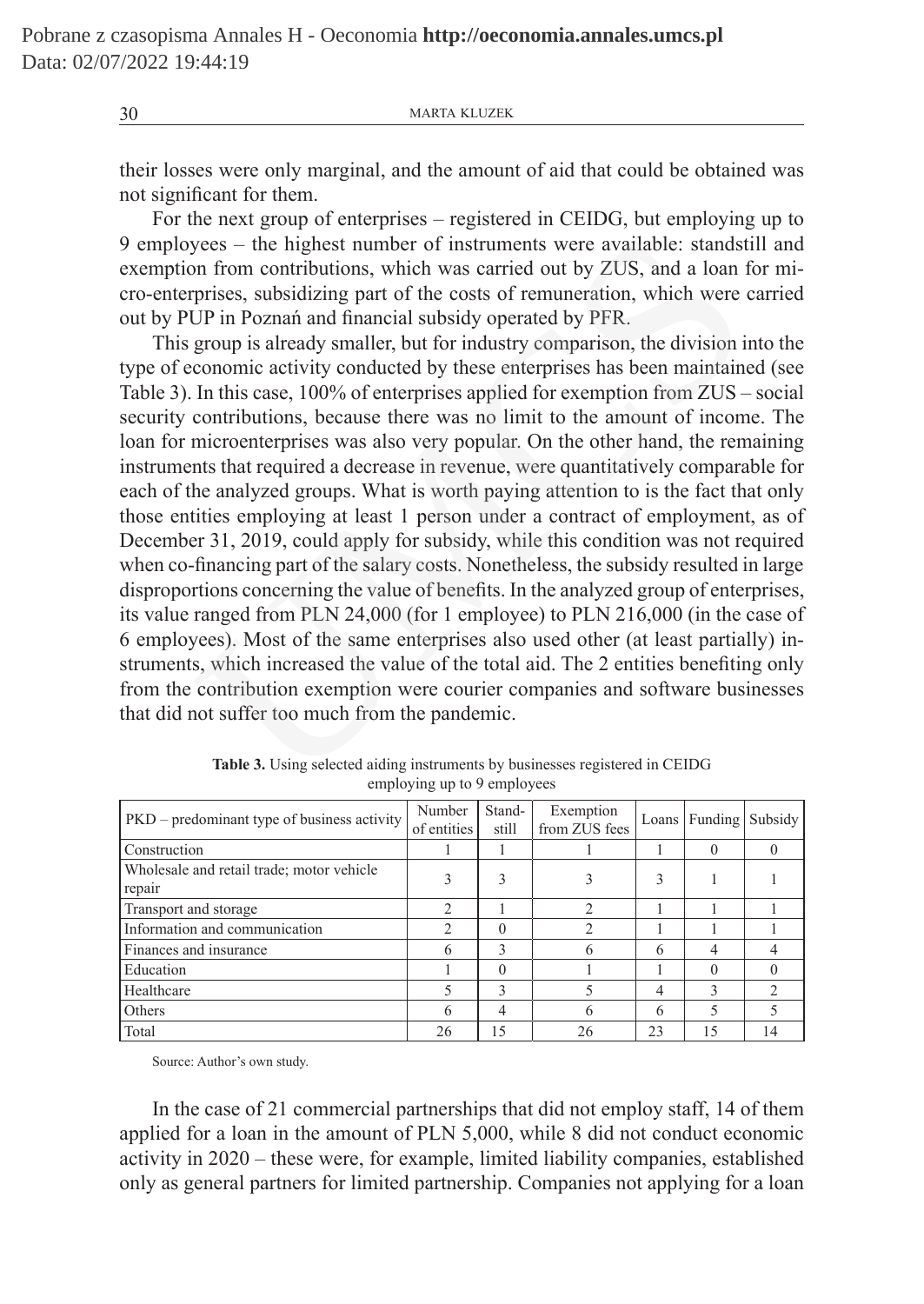did not meet the total loss value condition, thus, they were not eligible for support in this form.

The remaining entities were divided into micro, small and medium-sized companies, and the support they received is presented in Table 4.

| Type of business activity                                                         | Number<br>of entities | Exemp-<br>tion from   Loans   Funding   Subsidy<br>ZUS fees |     |    |
|-----------------------------------------------------------------------------------|-----------------------|-------------------------------------------------------------|-----|----|
| Commercial partnerships employing up to 9 employees                               | 14                    |                                                             |     | 10 |
| Small companies regardless of activity form, employing<br>from 10 to 49 employees |                       |                                                             | N/A |    |
| Medium-sized companies employing at least 50 employees                            |                       | N/A                                                         | N/A |    |

**Table 4.** Remaining companies

Source: Author's own study.

Commercial companies, employing up to 9 employees, primarily benefited from exemption of paying contributions to ZUS (3, unfortunately, could not take advantage of this exemption due to the level of uncovered losses) and from the subsidy, while the value of this financial aid ranged between PLN 36,000 (in the case of 1 employee) and PLN 144,000 (with 4 employees), although intermediate values were also recorded with a greater number of employees, but a lower level of turnover decrease. The low loan interest for this group resulted from a lack of the right to apply for it or its insignificance in terms of value. In the case of co-financing part of remuneration costs, an additional decrease of at least 30% in 2 consecutive months of this year had to be demonstrated. This had to be compared to the corresponding period of the previous year, which was already more difficult than in the case of subsidies, where a decrease of at least 25% was taken into account, compared to the previous month or the corresponding month of the previous year. In this group, only 1 enterprise did not benefit from the support at all. md the support they received is presented in Table 4.<br>
Table 4. Remaining companies<br>
Type of business activity<br>
Type of business activity<br>
all partnerships employing up to 9 employees<br>
49 employees<br>
49 employees<br>
49 emplo

All small companies applied for financial subsidy, and this time, its amount depended on total revenue in 2019. Thus, discrepancies in the amounts received were significant: from PLN 45,600 up to PLN 1,502,700, while the number of people employed at the analyzed entities was not higher than 25 people, and in the case of 2 enterprises which received the lowest and the highest amount of subsidies, this differed only by 4 people. The reason for such large discrepancies was the type of activity – service enterprises usually have much lower revenues than commercial ones. Therefore, it is doubtful whether dependence of the subsidy on the amount of income was fair. In addition, only 3 entities from this group applied for subsidizing part of the cost of salaries, which further indicates that it was not very easy to show a decrease in 2 consecutive months, compared to those from the previous year. Of course, the subsidy is at least partially repayable, and the conditions for keeping the funds by the enterprise are to maintain activity and jobs for a year – which is much more restrictive than in the case of other instruments.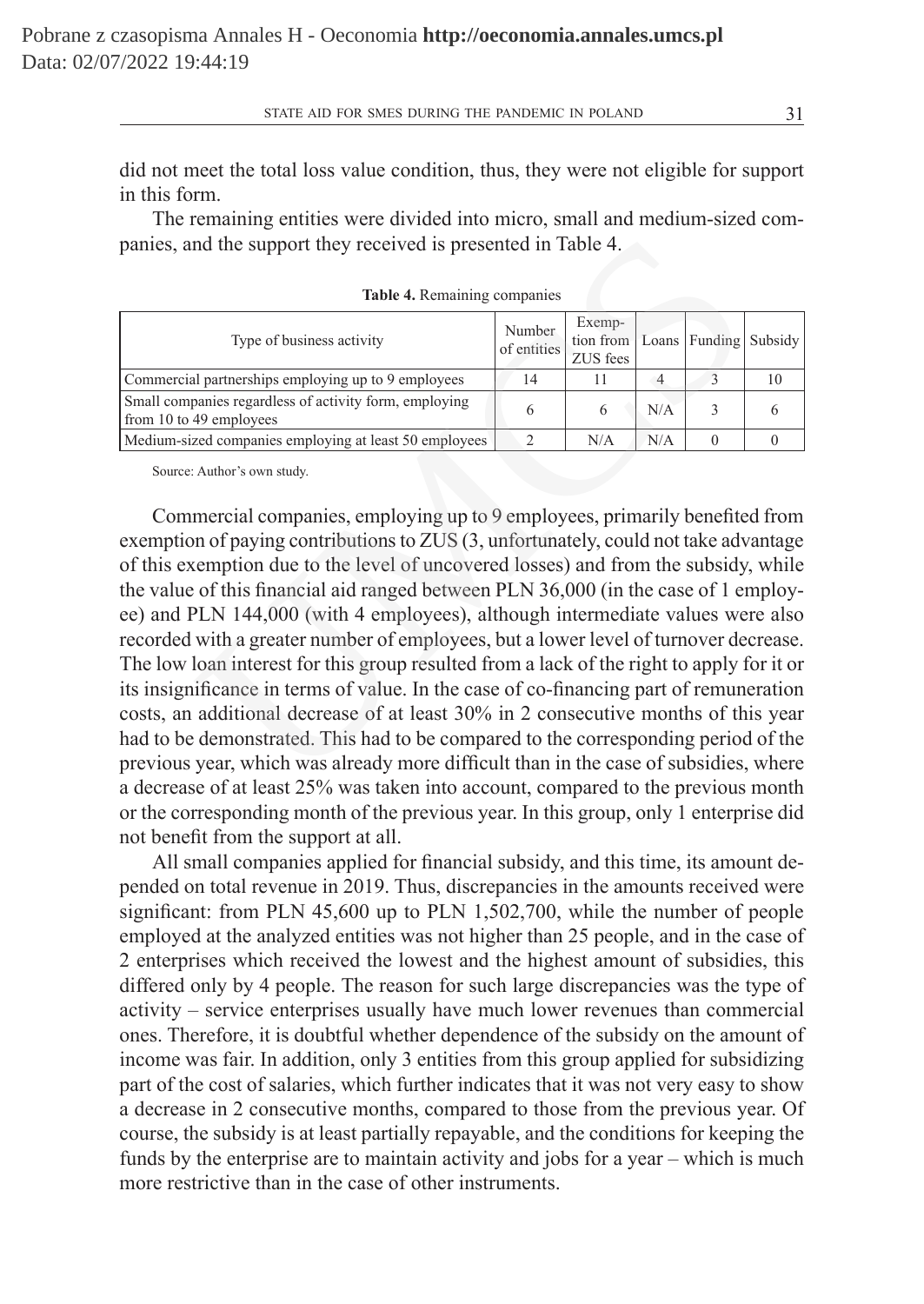Medium-sized enterprises were the least numerous group and thus, do not reflect the general situation of this business group in Poland. One of them did not use the aid because it had tax and contribution arrears as of December 31, 2019. The second was in a very good financial situation, and the pandemic only contributed to improvement in financial areas.

The amount of aid obtained in 2020 from 6 instruments analyzed under the shields launched in the first half of the year, used by entrepreneurs by the end of 2020, was compared with the revenues and pre-tax results of enterprises from a given sample. Revenues and income or losses for 2020 have been cleared of the aid received in order to establish "pure" increases and decreases in these figures, resulting only from the economic activity of these enterprises. It is worth noting that the vast majority of enterprises from the research sample did not use any other aid in 2020. In the correlation analysis, it is assumed that the decreases are positive values – on the one hand, logically, there should be a correlation that the greater the decrease, the greater the state aid. On the other, over 80 analyzed enterprises (i.e. more than half of the sample), despite the pandemic period, improved their annual results compared to 2019, which means that the public aid they received only improved their financial situation. For this reason, Pearson's correlation coefficient is negative. Moreover, this correlation is weak (in the case of gross result) and amounts to -0.13, and only low in the case of sales revenues, which in some instruments were the basis for granting aid (-0.36). In particular groups of enterprises, these dependencies are different. And so, the aid obtained by enterprises run by natural persons employing staff was the most-suited to needs. In this case, the correlation was positive and in comparison with the decrease in turnover it amounted to 0.54, although in comparison with the decrease in the result it was only 0.17. The worst suited was the aid in the group of companies employing staff – the correlation shows that, compared to the revenues, the majority of companies received more aid the greater the increase in turnover for 2020 compared to 2021, which is in contradiction with the idea of providing aid to entities affected by the pandemic. Unfortunately, a monthly or 2-month decrease was taken into account, which could also be a reason for abusing these conditions and "adjusting" the parameters taken into account to the needs of the moment. vas in a very good financial situation, and the pandemic only contrib<br>ment in financial areas.<br>momount of aid obtained in 2020 from 6 instruments analyzed under the<br>l in the first half of the year, used by entrepreneurs by

| $\frac{1}{2}$ esuit in 2020 compared to 2019                    |                                                                 |                                                               |  |  |
|-----------------------------------------------------------------|-----------------------------------------------------------------|---------------------------------------------------------------|--|--|
| Type of enterprises                                             | Correlation index<br>in relation to the<br>decrease in turnover | Correlation index<br>in relation to the<br>decrease in income |  |  |
| Businesses registered in CEIDG not employing staff              | 0.19                                                            | 0.19                                                          |  |  |
| Businesses registered in CEIDG employing staff in various forms | 0.54                                                            | 0 17                                                          |  |  |
|                                                                 |                                                                 |                                                               |  |  |

Commercial partnerships without employees  $-0.27$  -0.24 Commercial partnerships employing staff in various forms  $-0.67$   $-0.14$ Total  $-0.13$   $-0.36$   $-0.13$ 

**Table 5.** Correlation between the amount of aid received as well as the decrease in turnover and financial result in 2020 compared to 2019

Source: Author's own study.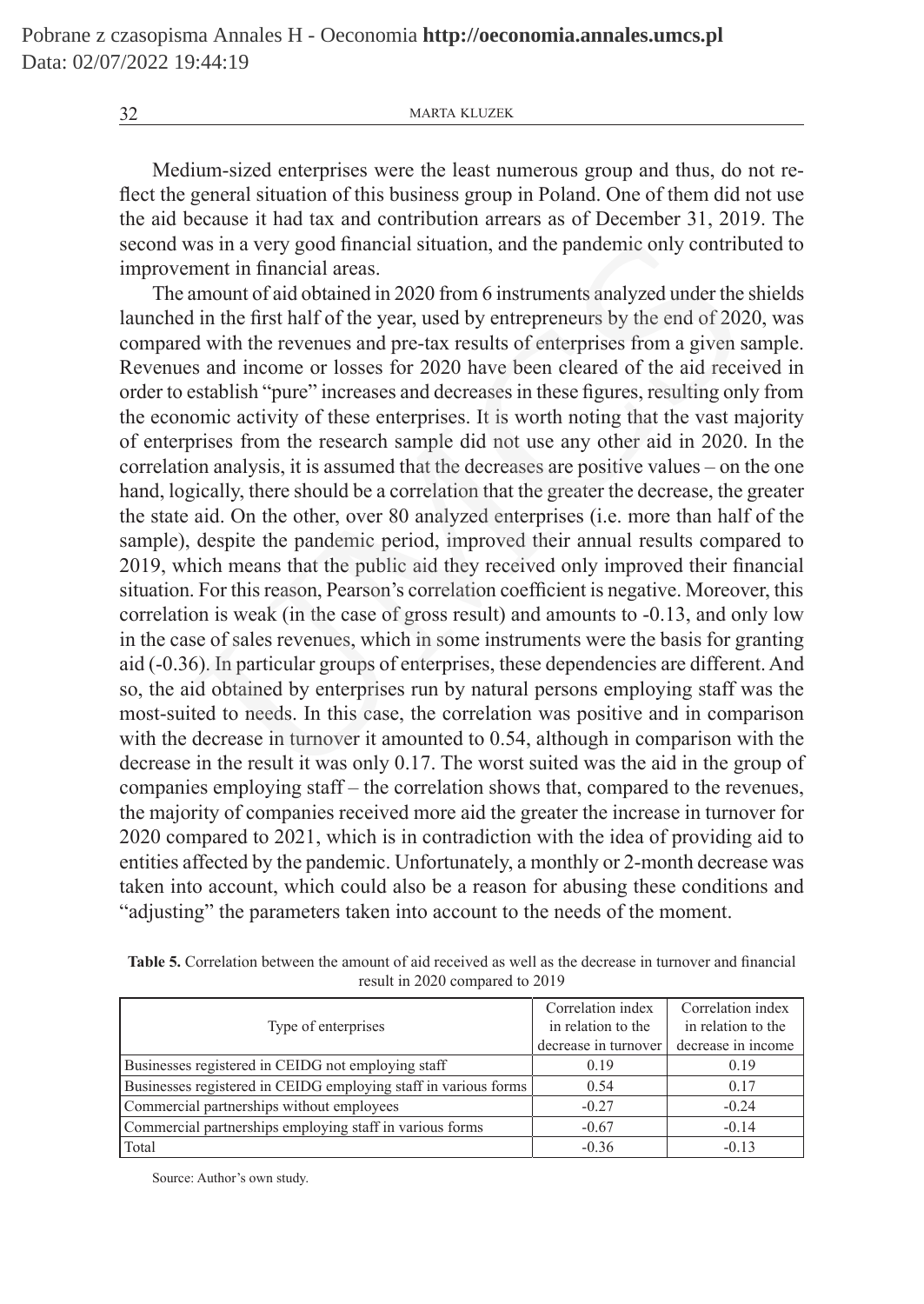These results only allow to confirm that in many cases the granted state aid made it possible for the enterprise to survive, however, some of those examined benefited from the aid (after meeting formal conditions), but from an economic point of view, this support was not justified. Such a conclusion was reflected in the recommendations of the authors of the report published by the Polish Economic Institute (PIE, 2021, p. 61).

## **Conclusions**

The lockdown introduced in Poland in the spring 2019 was something completely new, arousing a feeling of uncertainty or even anxiety. Time was an important factor in building a sense of trust in the state. The institution that carried out aid tasks the earliest was ZUS – the first pool of funds due to shutdowns for entrepreneurs was paid out in mid-April 2020 (i.e. a month after the gradual closure of the economy) – the first "real" money that the eligible entrepreneurs received. Together with the exemption from the obligation to pay contributions for March, which also fell on April 10 or 15, they were the most rapidly implemented instruments. In the following months (and still), the standstill allowance was paid even within 2–3 days after submitting the appropriate application. ort was not justified. Such a conclusion was reflected in the recomment the authors of the report published by the Polish Economic Institute 61).<br> **ons**<br> **ons**<br> **ons**<br> **ons**<br> **ons**<br> **ons**<br> **ons**<br> **ons**<br> **ons**<br> **ons**<br> **ons** 

Another real type of support was subsidies paid from PFR (implemented from the beginning of May 2020) for enterprises employing staff. These were significant amounts of state aid that were received within a few days after submitting the application, although the lack of precision as to how to verify mainly financial data meant that many enterprises had to submit applications at least twice, which created a tense atmosphere and resulted in unnecessary prolongation of the entire procedure.

It took much longer to receive the funds paid by the District Labor Office, although in the first place, applications were submitted for loans by micro-enterprises in the amount of up to PLN 5,000, then applications for subsidising part of the costs of running a business for so-called self-employed professionals, and finally, applications for co-financing partial salary costs – the latter were the most labor-intensive, both at the stage of filling them out by entrepreneurs, and, thus, verification. The results of research allow to indicate that enterprises used exemptions from paying social security contributions, while micro-enterprises used loans in the amount of PLN 5,000, although the negative effects of the pandemic varied in the analyzed business groups. The other 3 instruments – co-financing part of the costs of running a business, co-financing part of the costs of salaries and subsidies – were dependent on the decrease in turnover, but were not fully adjusted to the actual damage suffered by individual enterprises in connection with the pandemic. It should also be emphasized that the only instrument intended for the individual needs of entrepreneurs was the standstill aid in the amount of PLN 2,080, paid for a maximum of 3 months, but for people running a business at least part of the earned funds was their source of livelihood.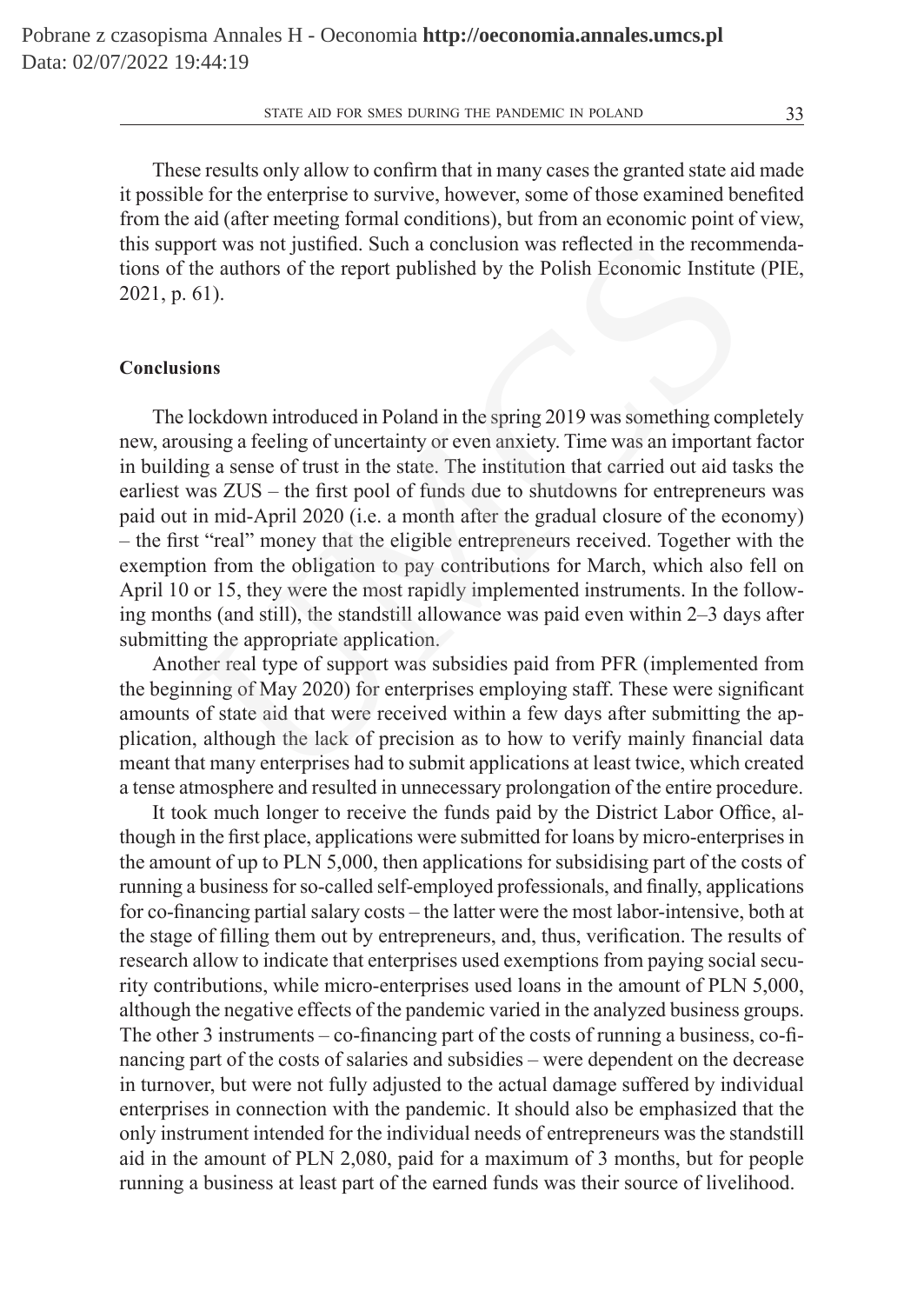Concluding, in light of the present situation, state aid was necessary to maintain satisfactory financial conditions of enterprises. It was not easy to prepare this form of state aid so that entrepreneurs could use it as soon as possible and, at the same time, make it adequate for the real effects that companies experienced as a result of the first wave of the pandemic. Therefore, the aid introduced in the first months of the pandemic did not match the real needs of enterprises. The conditions of availability for individual instruments made it possible to use them by entities that, in reality, did not require state aid. However, from fall 2020 (during subsequent waves of the pandemic), the aid was targeted at specific industries, and its use required meeting more stringent conditions.

Unfortunately, the SUDOP database does not contain information on all instruments used by a given enterprise, and in the MSE group, the obligation to publish financial data applies only to companies that keep trading books. Thus, the possibility of conducting research on a broad group is very difficult. Therefore, the obtained results do not give grounds for generalizations. However, the aid provided in the first months of the pandemic may have long-term significance, therefore, it is worth continuing research in this area. It is also noteworthy that the government has changed its approach to the state aid provided during successive waves of the pandemic, thus, verifying to what extent this help was adjusted to the needs of enterprises experiencing the negative effects of the pandemic would be the basis for designing appropriate aid instruments for future crises. adequate for the real effects that companies experienced as a result<br>of the pandemic. Therefore, the aid introduced in the first months<br>c did not match the real needs of enterprises. The conditions of avail<br>idual instrumen

## **References**

- European Commission. (n.d.). *State Aid Cases*. Retrieved from https://ec.europa.eu/info/live-work-travel-eu/ coronavirus-response/jobs-and-economy-during-coronavirus-pandemic/state-aid-cases
- KPMG. (2020). *COVID-19 Global Tax Developments Summary*. Retrieved from https://kpmg.com
- PFR. (2020). *Przewodnik dla mikro, małych i średnich firm po tarczy finansowej PFR*. Retrieved from https://pfr.pl/dam/jcr:94d54593-bc17-4fa6-8ebb-888573aa1021/PFR-Przewodnik-Tarcza-Finansowa-MMSP.pdf
- PIE. (2021). *Tarcza Antykryzysowa. Koło ratunkowe dla firm i gospodarki?* Retrieved from https://pie.net. pl/wp-content/uploads/2021/09/PIE-Raport\_Tarcze-antykryzysowe.pdf
- PUP. (2020a). *Zasady ubiegania się o środki funduszu pracy na uzyskanie pożyczki dla mikroprzedsiębiorcy*. Retrieved from https://pliki.praca.gov.pl/Tarcza\_antykryzysowa/15zzd\_pozyczki/15zzd\_zasady\_udzielania\_pozyczka\_v6\_24.06.2020.pdf
- PUP. (2020b). *Zasady ubiegania się o udzielenie dofinansowania części kosztów prowadzenia działalności gospodarczej dla przedsiębiorcy będącego osobą fizyczną niezatrudniającego pracowników*. Retrieved from https://pliki.praca.gov.pl/Tarcza\_antykryzysowa/15zzc\_samozatrudnieni/15zzc\_zasady\_samozatrudnieni\_v7\_09.07.2020.pdf
- PUP. (2020c). *Zasady ubiegania się o udzielenie dofinansowania części kosztów wynagrodzeń pracowników oraz należnych od tych wynagrodzeń składek na ubezpieczenia społeczne dla mikroprzedsiębiorcy, małego i średniego przedsiębiorcy*. Retrieved from https://pliki.praca.gov.pl/Tarcza\_antykryzysowa/15zzb\_wynagrodzenia/15zzb\_zasady\_v9\_11.09.2020.pdf